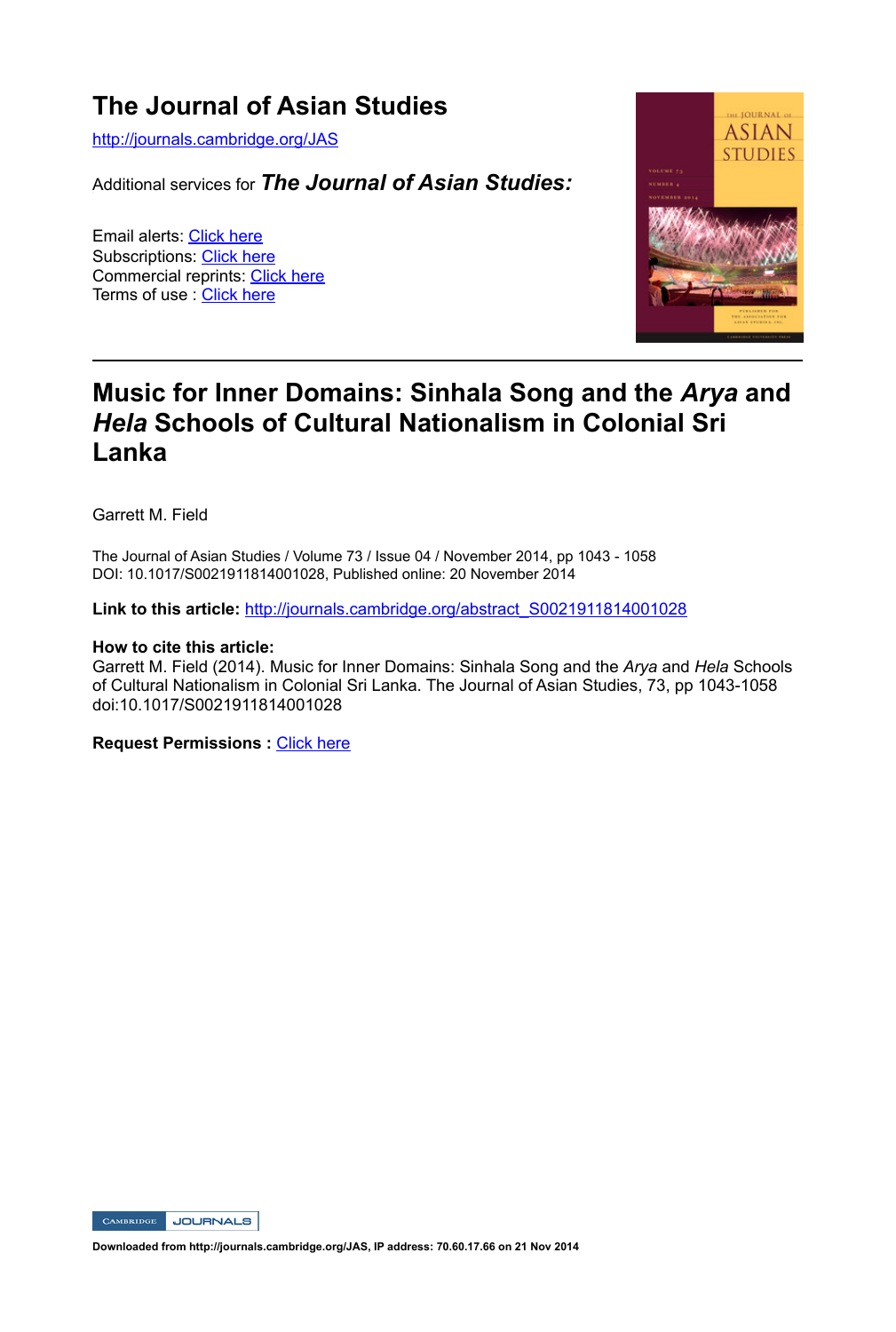# Music for Inner Domains: Sinhala Song and the Arya and Hela Schools of Cultural Nationalism in Colonial Sri Lanka

## GARRETT M. FIELD

In this article, I juxtapose the ways the "father of modern Sinhala drama," John De Silva, and the Sinhala language reformer, Munidasa Cumaratunga, utilized music for different nationalist projects. First, I explore how De Silva created musicals that articulated Arya-Sinhala nationalism to support the Buddhist Revival. Second, I investigate how Cumaratunga, who spearheaded the Hela-Sinhala movement, asserted that genuine Sinhala song should be rid of North Indian influence but full of lyrics composed in "pure" Sinhala. The purpose of this comparison is to critique Partha Chatterjee's notion of the inner domain. Chatterjee focused on Bengali cultural nationalism and its complex relation to Western hegemony. He considered Bengal, the metropolis of the British Raj, to be representative of colonized nations. This article reveals that elsewhere in South Asia—Sri Lanka—one cultural movement sought to define the nation not in relation to the West but in opposition to North India.

**EXECUTE TEXT** MY READING, ANTICOLONIAL nationalism creates its own domain of sovereignty within colonial society well before it begins its political battle with the imperial power," writes Partha Chatterjee in The Nation and Its Fragments: Colonial and Postcolonial Histories ([1993,](#page-15-0) 6). Before persons form anticolonial political movements, native intellectuals carve out unique spaces that Chatterjee designates the "inner domain." The inner domain is a realm of authentic culture that native intellectuals imagine to remain untouched by colonialism. One of the main contributions of Chatterjee's theory is the way it assigns a new starting place—cultural reform—for conventional histories of colonial-era nationalism, histories that customarily begin with narratives about anticolonial movements and battle with the imperial power.

I accept the premise of the "inner domain" but disagree with the emphasis Chatterjee ([1993,](#page-15-0) 6) places on intellectuals of colonized nations who create inner domains in relation to Western hegemony. Chatterjee is focused on Bengali cultural nationalism and its complex interaction with Western culture. But he considers Bengal, the metropolis of the British Raj, to be representative of colonized nations. This article reveals that elsewhere in South Asia—Sri Lanka (then, Ceylon)—one cultural movement sought to define the nation not in relation to the West but in opposition to North India.

Garrett M. Field [\(fieldg@ohio.edu\)](mailto:fieldg@ohio.edu) is Visiting Assistant Professor of Ethnomusicology/Musicology in the School of Interdisciplinary Arts and the School of Music at Ohio University.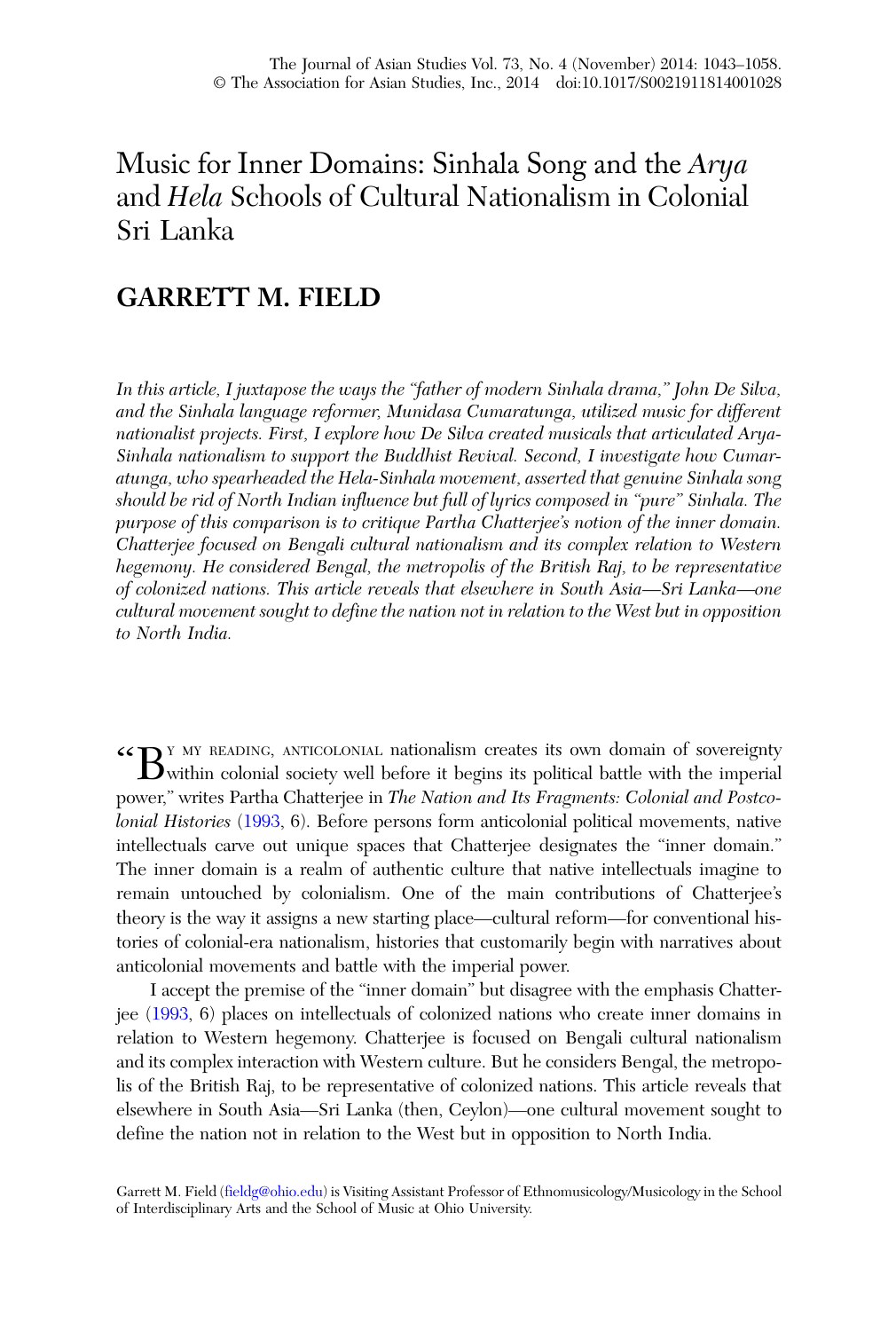## 1044 Garrett M. Field

The "father of modern Sinhala drama," John De Silva (1857–1922), and the Sinhala language reformer, Munidasa Cumaratunga (1887–1944), constructed different inner domains of Sinhalese culture. I compare what they believed to be authentic Sinhala music, beliefs informed by their contrasting nationalist projects. My central assertions are that De Silva created an inner domain of song with Buddhism and North Indian classical music at the core and the West threatening from outside, and that Cumaratunga created an inner domain of song with a pure Sinhala language at the heart and North India threatening from outside.

### THE BUDDHIST REVIVAL AND THE ARYA-SINHALA IDENTITY

Historians of Sri Lanka have revealed how the Sinhalese "Buddhist Revival" became stronger in the mid-nineteenth century with the help of the first Sinhalese Buddhist periodical  $(1854)$ , printing press  $(1855)$ , and newspapers  $(1860, 1862)$ .<sup>1</sup> Print culture created a public space in which Sinhalese Buddhists could respond to the Christian missionaries' attacks on their religion. The revival grew more persistent with the support of urban entrepreneurs who established voluntary organizations to propagate Buddhism.

Also contributing to the revival's success was the Buddhist monastic community who adopted a more public and activist role. In the 1870s, Ven. Migettuwatte Gunananda (1823–90) organized societies, established a printing press, toured the island disseminating his message, and confronted Christian missionaries in publicly staged debates (Dharmadasa [1993](#page-15-0), 97). Ven. Hikkaduwe Sumangala (1827–1911) helped set up a printing press and authored polemical works that rebutted the Christian missionaries' criticisms of the Buddhist religion.

In the late nineteenth century, the revival further expanded because of two international organizations: Henry Steele Olcott's Buddhist Theosophical Society and Anagarika Dharmapala's Maha Bodhi Society. Members of Olcott's Theosophical Society built a Buddhist educational system that rivaled the missionary system in Sri Lanka (Dharmadasa [1993](#page-15-0), 108–9). Dharmapala's Maha Bodhi Society strove to propagate the Buddhist religion and reestablish Bodh Gaya in North India as a center for Buddhist pilgrims. (Bodh Gaya is where the Buddha is said to have achieved nirvana.)

Dharmapala and his colleagues championed a form of ethnic identification called the "Arya-Sinhala" identity. "-Sinhala" refers to the Sinhalese people, but the word "Arya" was a new appendage to designate the ethnic group. The "Arya" identity appealed to the urban Buddhist intelligentsia for a few reasons. First, they believed Prince Vijaya, the putative father of the Sinhalese race, immigrated from a region in North India referred to in Sanskrit texts as the aryavarta. Second, the word arya in the Pali language (the sacred language of Theravada Buddhism) connoted meanings like noble, worthy, and honorable. In Buddhist texts, *arya* was an adjective used to glorify central concepts in the Buddha's teachings like the four noble truths, the *caturariya sacca*, and the noble eightfold path, the ariya atthangika magga (Dharmadasa [1993,](#page-15-0) 144–45). Revivalists promoted

<sup>&</sup>lt;sup>1</sup>On the Buddhist revival, see Obeyesekere ([1970\)](#page-16-0); Malagoda [\(1976](#page-16-0)); Bond [\(1988\)](#page-15-0); Gombrich and Obeyesekere [\(1988](#page-15-0), 202–40); Dharmadasa ([1993](#page-15-0), 87–114); Roberts ([1997\)](#page-16-0); Arangala ([2004](#page-14-0), 56–100); and Blackburn [\(2010](#page-14-0), 199).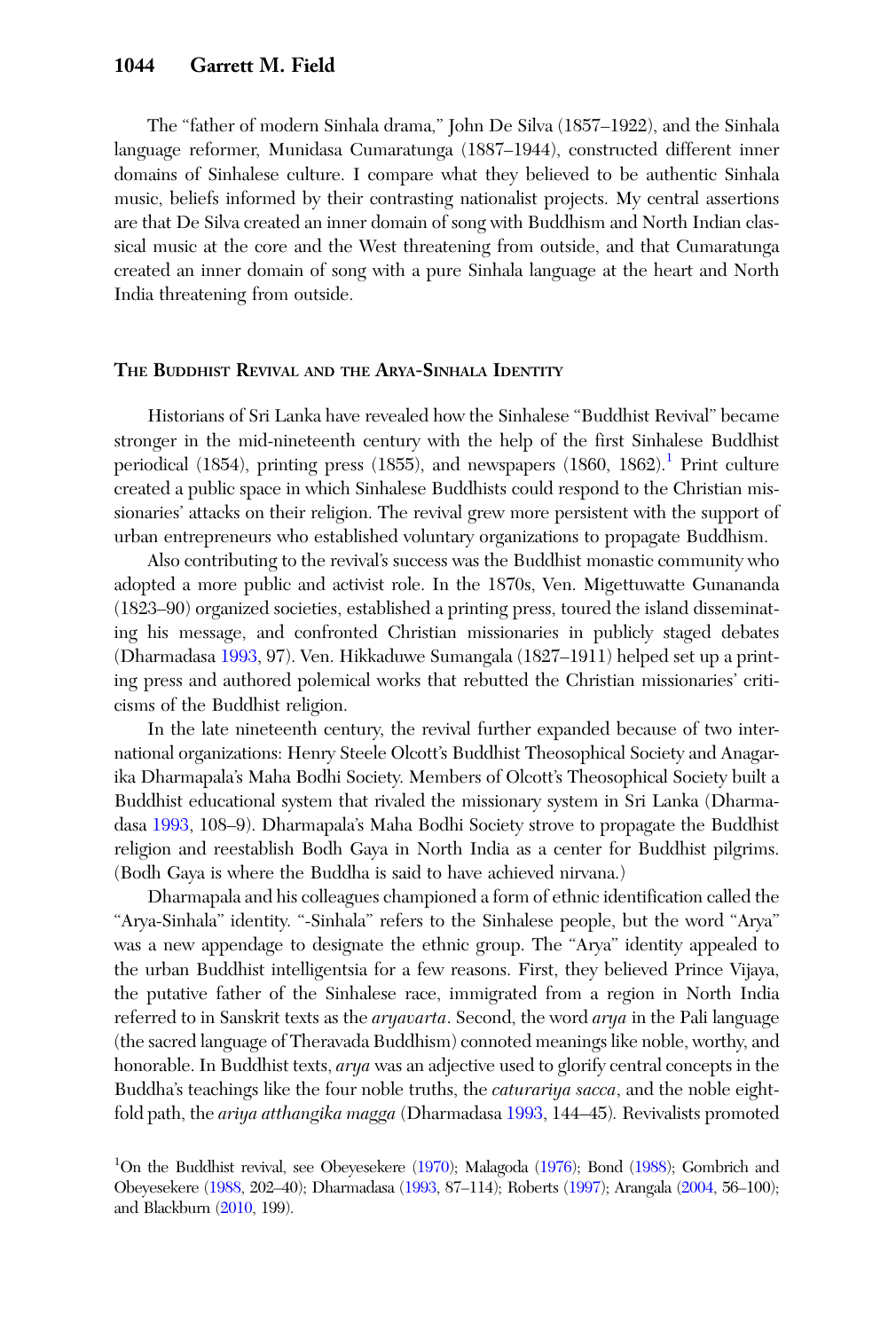the Arya-Sinhala identity in early journals like Aryaya (The Aryan, 1909) and Arya Sinhala vamsaya (The Aryan-Sinhalese lineage, 1912).

Although the Buddhist revivalists did not focus much on empowering the Sinhala language, they did champion a more Sanskrit-influenced Sinhala language that was an "essential yet subordinate corollary" of the Arya-Sinhala identity (Dharmadasa [1993](#page-15-0), 151). They felt inclined to adopt a written language that mixed in Sanskrit—a register known as *mista* Sinhala—because they believed that the Sinhala language had derived from Sanskrit. At this time, linguist Abraham Mendis Gunasekara wrote in his A Comprehensive Grammar of the Sinhalese Language that "almost the entire vocabulary of Sanskrit words is used in Sinhalese composition" (Gunasekara [1891] [1962](#page-15-0), 381).

#### FROM PARSI THEATER TO NURTHI

In 1877, as the revivalists championed this Arya-Sinhala identity, a Parsi theater troupe from Bombay named the Hindustan Dramatic Company brought a new form of theater to Sri Lanka as well as the North Indian musical system of  $r\bar{a}ga$  and  $t\bar{a}la$ (Ariyaratne  $1983$ , 52).<sup>2</sup> The Parsi theater troupe presented two Urdu-language dramas with stories narrated with poetry, dance, and music. One was *Indar Sabha*, considered the very first Urdu-language drama. In 1882, another troupe, K. M. Baliwala's Elphinstone Dramatic Company, presented Indar Sabha along with at least seven new musical dramas. Parsi theater troupes from Bombay returned to Sri Lanka six more times between 1889 and 1913 (Ariyaratne [1983](#page-14-0), 55, 59).

Parsi theater producers had created a form of entertainment that appealed to a wide spectrum of urban audiences across the Indian subcontinent (Hansen [1991,](#page-15-0) 80). What captivated audiences in Sri Lanka was not just the lavish stage designs, shiny costumes, and new curtain technology, but also the songs with catchy North Indian melodies. Parsi theater melodies, in fact, contributed to the genesis of a new form of Sinhalese theater. Playwrights began to create Sinhala-language scripts set to melodies from the Parsi theater. Their musicals were called nurthi from the Sanskrit word for drama, nritya.

Nurthi musicals show the confluence of the Parsi theater with the Buddhist revival and its promotion of the Arya-Sinhala identity. The first nurthi playwright, C. Don Bastian (1852–1921), would publish the first daily Sinhala newspaper, Dinapata pravurti (The daily news) (1895) and establish a voluntary Buddhist organization named Gannabhivruddhi (Development of Wisdom) (Dharmadasa [1993,](#page-15-0) 127). After seeing the Parsi theater of the Hindustan Dramatic Company, Bastian wrote and staged the first nurthi musical, Rolina (1877), a tale of a heroic princess who saves her husband's life (Ariyaratne [1983,](#page-14-0) 59; Patiraja [2007,](#page-16-0) 51–56).

#### JOHN DE SILVA'<sup>S</sup> MUSICALS FOR ARYA-SINHALA BUDDHISTS

The Buddhist revival was the dominant theme in the *nurthi* musicals of playwright John De Silva. De Silva was determined to use theater to resuscitate Sinhala Buddhist

<sup>&</sup>lt;sup>2</sup>The word "Parsi" refers to the Zoroastrian community in North India.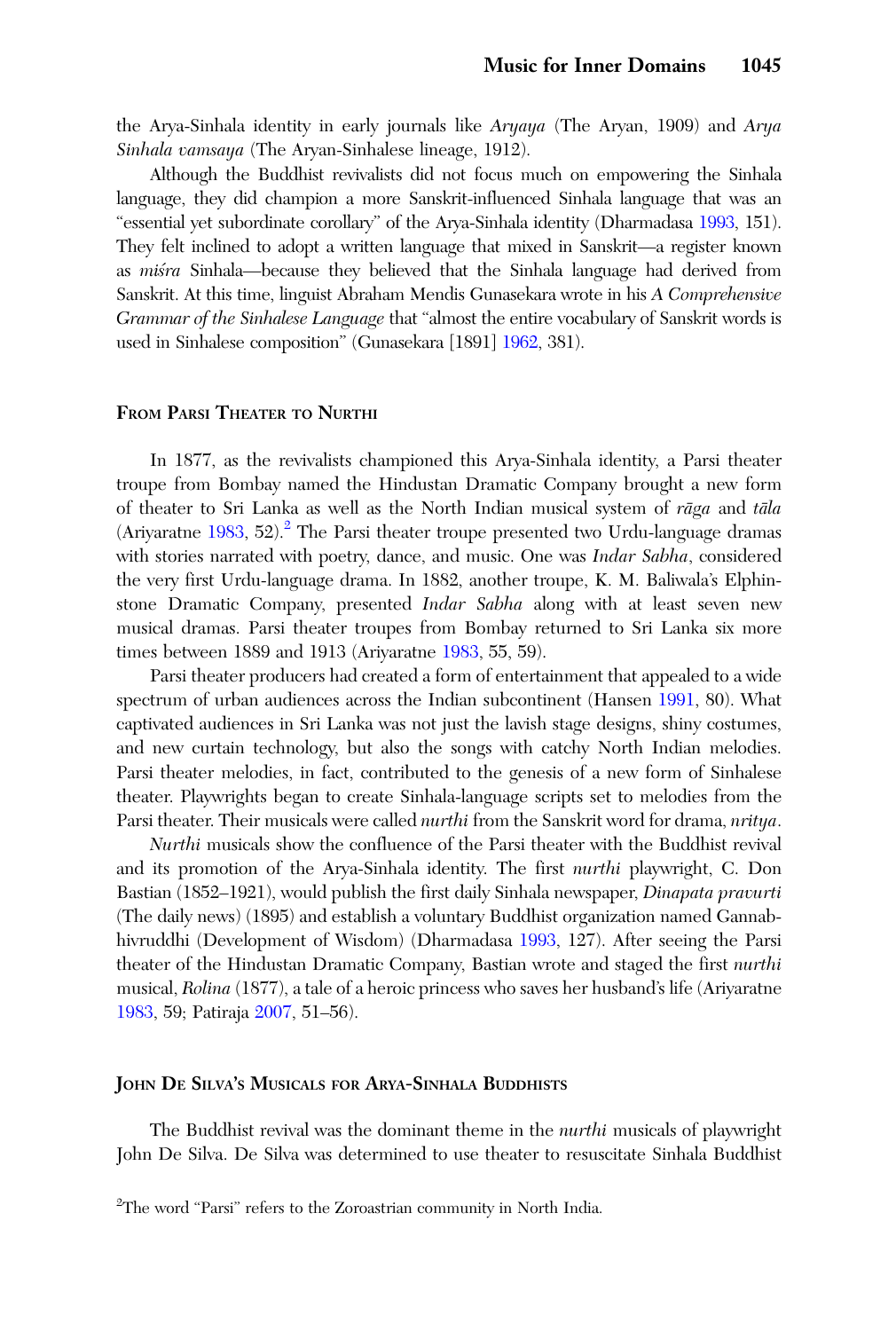culture, which he thought was rapidly disintegrating under the onslaught of colonialism (Dissanayake [2009](#page-15-0), 69). He was a lawyer by profession and would frequent Bastian's nurthi musicals. Like Bastian, De Silva set his lyrics to Parsi theater melodies.<sup>3</sup>

In 1902, De Silva established the Arya Subodha Drama Society to harness theater for the Buddhist revival. To this end, his musical Śrī Vikrama Rājasinghe (The Great King Vikrama Rajasinghe, 1906) valorized the life of the last Buddhist king prior to British colonization of the island. In the preface to the musical, De Silva explained that he had established the drama society to loosen the grip of Western lifestyles on the Sinhalese and reunite them with their Arya-Sinhala Buddhist heritage. Other objectives De Silva held for the drama society were to put on display traditional Sinhalese customs and costumes; attack poor character traits; foster love for the Sinhala language; and refamiliarize the Sinhalese people with Sinhala music, which was quickly disappearing (Dissanayake [2009,](#page-15-0) 67).

De Silva, however, did not mean Sinhalese folk music that was disappearing because of rapid urbanization. He wanted to reacquaint the Sinhalese people with North Indian classical music. A preface he wrote for his musical Sirisangabo Charitaya (The Character of Sirisangabo, 1903) will shed some light on his preference for Indian classical music:

There is evidence that Indian classical music existed in ancient Lanka during the times of our Sinhalese kings. Consider where Sinhalese poets of the past took their poetic meters. A careful analysis shows that Sinhalese poetic meters originally belonged to the system of raga and tala found in North Indian classical music. Take the famous Sinhala samudraghos $\bar{a}$  meter [quatrains, each line with eighteen syllabic instants]…. When you read texts on North Indian classical music you find that musicians performed the tala khyala with the raga pilu. Our samudragho $\tilde{s}$ a meter has the same structure of khyala [a rhythmic cycle with four eighteen-beat sections]. Since the poetic meter of our ancient poets is structurally similar to this tāla we can surmise that Sinhalese people had a sound knowledge of Indian classical music.<sup>4</sup> (De Silva 1903 in Ariyaratne [1992a](#page-14-0), 119)

De Silva believed that the eighteen syllabic instants found in the local samudraghosa<sup>56</sup> poetic meter derived from an eighteen-beat North Indian rhythmic cycle and hypothesized that other Sinhala poetic meters originated in the tradition of North Indian classical music. Believing this to be true, he justified his own use of North Indian classical music as an authentic expression of the Arya-Sinhala cultural ethos.

Later in his career, De Silva frowned upon nurthi songwriters who imitated Parsi theater melodies (Ariyaratne [1992b](#page-14-0), 15). He came to believe that nurthi songs should be original creations that drew on Indian classical music. In 1903, De Silva brought to Sri Lanka Visvanath Lawjee, a musician from Western India, to compose the music for

<sup>4</sup>All translations are by the author unless indicated otherwise.

<sup>&</sup>lt;sup>3</sup>The influence of Parsi theater melodies on *nurthi* is demonstrated by the fact that nine songs found in six different nurthi musicals in the 1880s were imitations of the melody from the most popular Indar Sabha song, "Rajahumayi Kavmaka." One such musical featured five different song-lyrics set to this tune (Ariyaratne [1983](#page-14-0), 56–58).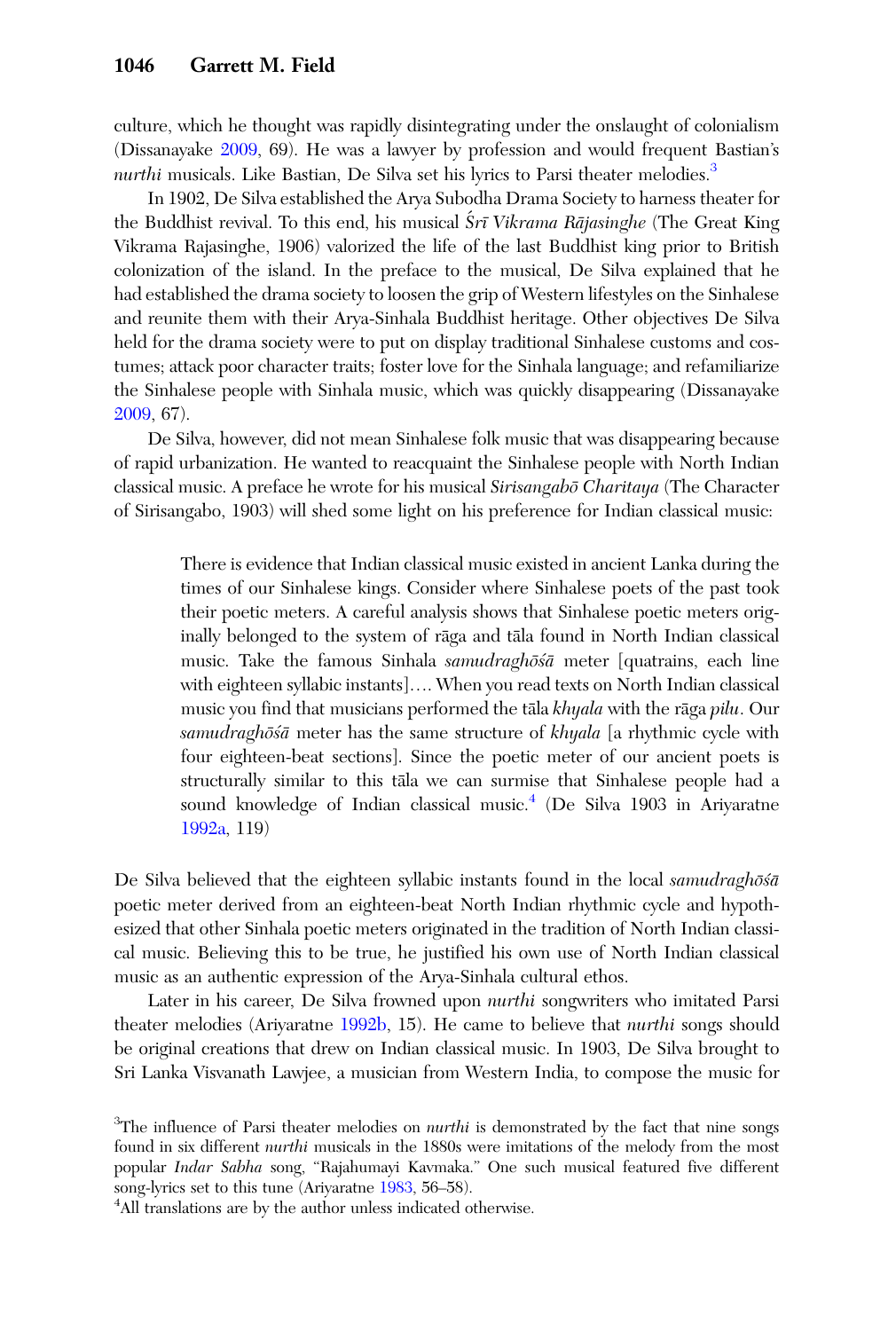Sirisangabo Charitaya. Lawjee would go on to compose the music of De Silva's most famous nurthi musicals. De Silva staged these musicals between 1903 and 1909 (Ariyaratne [1992a,](#page-14-0) 20). After De Silva explained the scene to Lawjee in English, Lawjee would compose suitable melodies based on North Indian  $rāgas$ . De Silva would then compose Sinhala words to match the rhythms and contours of Lawjee's melodies.<sup>5</sup>

De Silva felt his musicals were progressive because his tunes were originals and not Parsi theater imitations. In the preface to his *nurthi* musical *Sirisangabo Charitaya*, he proudly introduced Lawjee as the composer of original music (Ariyaratne [1992a](#page-14-0), 119). In De Silva's twelfth musical, Valagamba Charitaya (The Character of Valagamba, 1906), he criticized Sinhalese songwriters who carelessly set Sinhala words to imitated Parsi theater melodies:

Narrator – Actress, where are you headed?

Actress – I'm going to sing songs to earn my wages.

Narrator – Are there people in Lanka tricked by music?

[Are there people who are willing to pay to hear your songs?]

Actress – Right now there are. These days, audiences consider beautiful any sweet Hindustani or Gujarati melody fed with frivolous Sinhala words.

Narrator – Are our [Sinhalese] people that foolish?

Actress – They cannot appreciate the meaning of the words and so they please their ears with sweet melodies.

Narrator – This hinders the development of our people. Our ancient Sinhalese authors of drama did not use music like today. They wrote poetry that illuminated the mind.

Actress – Why then do songwriters use such Hindi and Gujarati melodies today? Narrator – To enhance the plot for the Sinhalese people who do not care to relish good language in song lyrics. (De Silva 1906 in Ariyaratne [1992b](#page-14-0), 104–5)

## A SONG FROM THE GREAT CHRONICLE

Leaders of the Buddhist Revival and champions of the Arya-Sinhala identity cited the fifth-century Pali-language *Mahāvamsa* (Great chronicle) to prove that the Sinhalese had descended from the prince Vijaya and his retinue. The chronicle tells the story of how Vijaya and his retinue arrived by boat to Sri Lanka from North India in the fifth century BCE. De Silva's musical Sirisangabo Charitaya was based on an episode found in the thirty-sixth chapter of the *Mahāvamsa*. Here, three friends named Sirisanghabo, Sanghatissa, and Gothabaya travel to the royal city of Anuradhapura to serve the Sinhalese king. De Silva and Lawjee's song "Dannō Budunge" (Abiders of the Buddha's Dharma) described each man's reaction as they walked through the entrance and beheld the city:<sup>6</sup>

<sup>5</sup> Sunil Ariyaratne interview, July 15, 2011.

<sup>&</sup>lt;sup>6</sup>This song text is cited in Ariyaratne [\(1992a](#page-14-0), 126–27).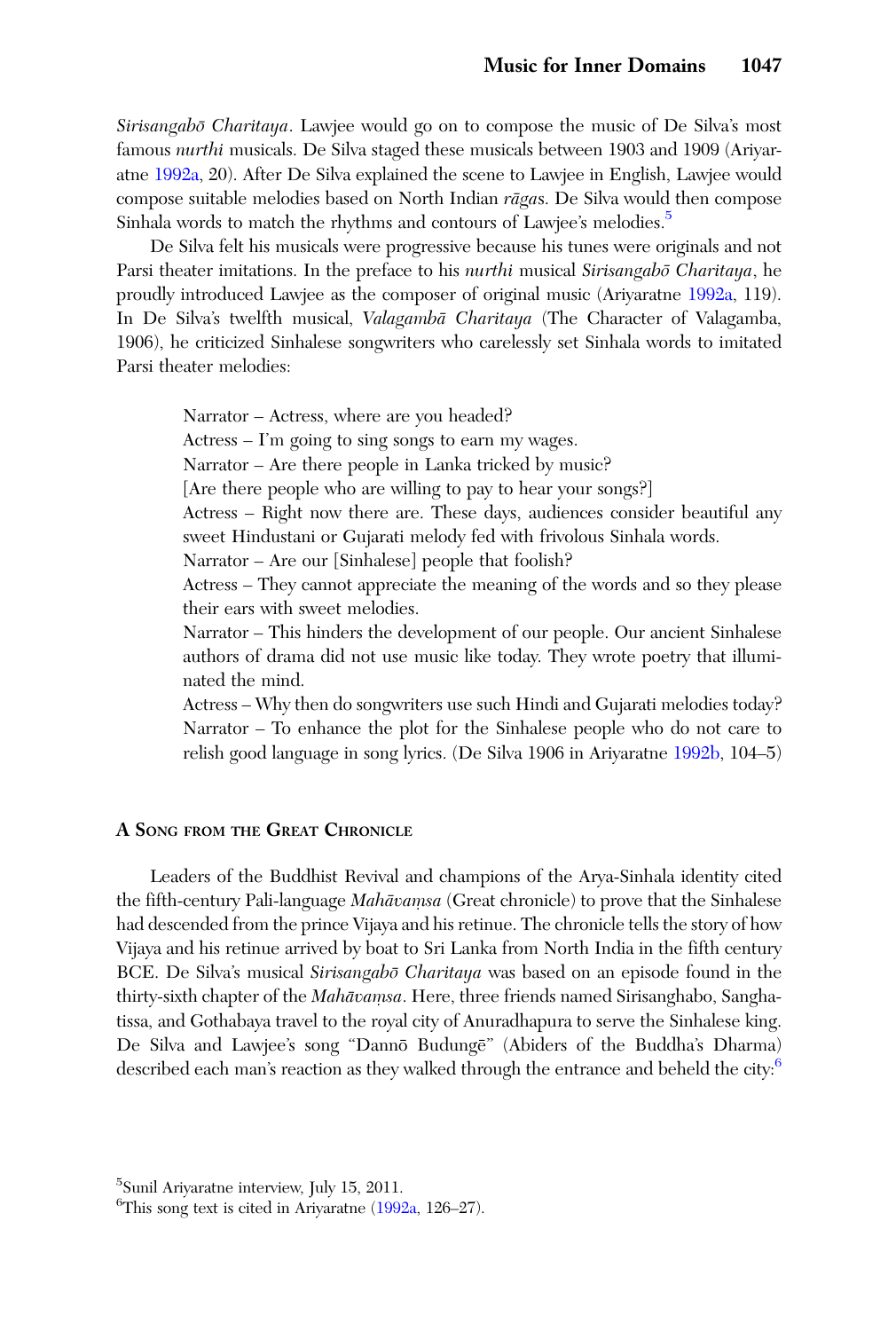| Sānghatīssā: dannō budungē śrī         | Sānghatīssā: Behold in this mansion-like |
|----------------------------------------|------------------------------------------|
| dharmaskandhā                          | town                                     |
| pēvī rakiti soňda sīlanibandā          | many monks adhering to the precepts,     |
| klēśa nasnā bhīkshū ättēya bō sē       | destroying their defilements, and        |
| rahatun nivasanā pāya prakāsē          | abiding by Buddha's dharma teachings     |
| Sānghabō: būlō matē mē devlō pāvā sē   | Sānghabō: Like heaven on earth!          |
| Pēnā mepura muni śāsana vāsē           | The shade of the many bhikkhus           |
| erdiyen yannāvū nek rahatungē          | who travel by air                        |
| Sevanälleni hiru raśmiya bhangē        | destroy hot sun rays                     |
| Gōthābhaya: mānel nelum hā ōlu puspādī | Gōthābhaya: I see flocks of ducks wading |
| Ättē pokunuvala bō jala pādī           | in deep ponds, where stems of            |
| Sērū pantī pantī pīnati bō sē          | lotus and lily flowers                   |
| Anurādha nagaraya dän penē ossē        | rise to the top                          |

De Silva aimed to praise the sacred qualities of the ancient capital city of Anuradhapura. He describes Anuradhapura as a heaven ("Like heaven on earth!"), an idea Sinhalese authors frequently used in classical Sinhala poetry (Sekera [1984,](#page-16-0) 7). In the heavenly city, monks travel through the air and cast a cooling shade on the people below. De Silva may have meant to suggest that the compassion of the monks cools down the fear laypeople feel in the worldly existence rebirth after rebirth (Sekera [1984](#page-16-0), 8). The song lyrics of "Danno Budunge" were in tune with the Arya-Sinhala preference for *mista* Sinhala because they feature a plethora of Sanskrit words mixed with Sinhala. One scholar contends that the literary value of "Danno<sup>n</sup> Budunge" resided in De Silva's sensitive blend of Sanskrit (ex: śrī dharmaskandhā, būlō, riddhi, jala) with Sinhala lexicon (Sekera [1984](#page-16-0), 7).

In the first half of this article, I have shown how De Silva's dramatizations of Sinhalese Buddhist narratives sought to create what Chatterjee termed an "inner domain of sovereignty" ([1993,](#page-15-0) 6). It was an inner domain pervaded by the aims of the Buddhist revival and the Arya-Sinhala affirmation that the roots of the Sinhalese nation were in North India, the Mahāvamsa chronicle, and mistra Sinhala. In the next section, I discuss the ways in which Munidasa Cumaratunga constructed an alternative identity that was hostile towards North India, based on linguistic purism, and opposed to the Arya-Sinhala interpretation of the Mahāvamsa.

#### THE PURIST LANGUAGE IDEOLOGY OF MUNIDASA CUMARATUNGA

By the early twentieth century, native elites throughout South Asia had begun to consider their language as a spiritually unifying marker of cultural identity. As early as 1891, Maratha nationalist B. G. Tilak campaigned to redraw boundaries of an independent India along linguistic lines. In 1920, Mahatma Gandhi acceded his support to create linguistic provinces for an independent India (R. King [2008,](#page-15-0) 317). Linguistic politics united the community but violently divided self from other. Although Hindi and Urdu are structurally the same, when South Asia's postcolonial era erupted with the 1947 partition of India, the Devanagari script for Hindi and the Persian script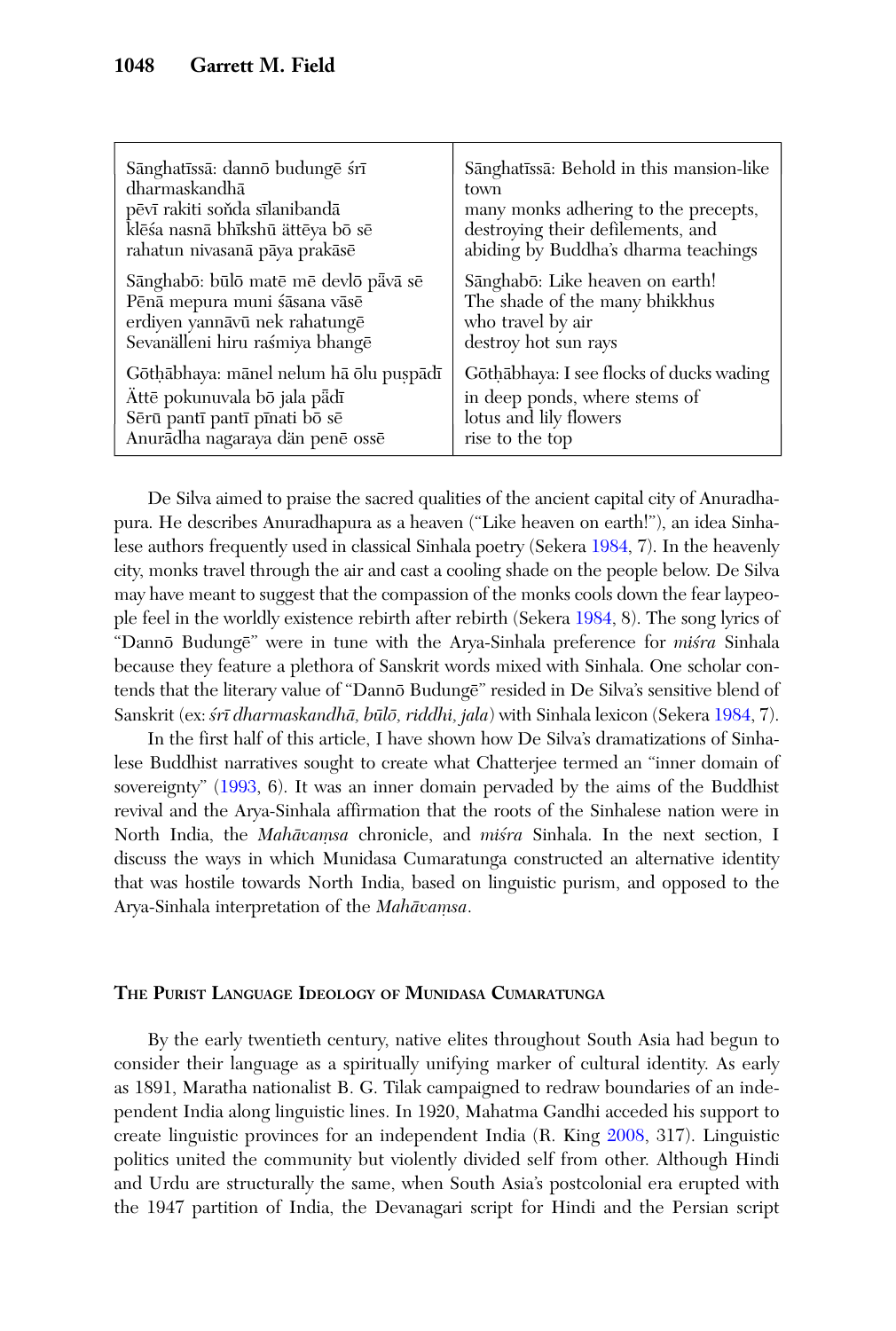for Urdu helped justify the creation of separate Hindu (India) and Muslim (Pakistan) nations (C. King  $1994$ ).<sup>7</sup>

The modern history of linguistic politics in Sri Lanka begins with Munidasa Cumaratunga. Between 1922 and 1944, Cumaratunga sought to do for the Sinhala language what the revivalists had attempted to accomplish for the Buddhist religion. Cumaratunga believed that reforming, uplifting, and fostering loyalty for the Sinhala language would help bring independence to the Sri Lankan nation.<sup>8</sup>

Unlike De Silva, who valorized the importance of Sinhalese Buddhism, Cumaratunga championed linguistic purism, the use of native language, and the rejection of nonnative lexical items. E. Annamalai ([1979,](#page-14-0) 36) writes that linguistic purism is caused by the "redefinition of power relations when the social order is undergoing change." In Cumaratunga's case, one can add that linguistic purism can influence societal change. His purist project to remove Sanskrit and Pali influence from the Sinhala language was an integral aspect of his efforts to construct a new school of cultural nationalism that challenged the dominance of the Arya-Sinhala camp.

In 1922, Cumaratunga resigned from his position as an inspector of Anglo-Vernacular schools for the Department of Education. Between 1922 and 1942, he reconstructed classical works of Sinhala verse and prose. The Department of Education approved these texts, twenty-eight in total, to be used for public examinations at the time (Coperahewa [2011](#page-15-0), 865).

To reconstruct texts, Cumaratunga compared all the extant manuscripts of a work and rewrote lines to achieve what he believed to be the original, authentic, and "pure" version. His work reconstructing texts gave him expertise in morphology, syntax, parsing, lexical choice, phraseology, and orthography of authors and manuscript scribes. This expertise would help him later fashion a "pure" Sinhala linguistic register—one rid of Sanskrit and Pali, but also Portuguese, Tamil, and English loanwords, as well as Sinhala colloquialisms (Dissanayake [1989,](#page-15-0) 191; Kulasuriya [2004](#page-16-0), 83). During the period he reconstructed Sinhala texts, he also campaigned for Sinhalese politicians to speak in their mother tongue (rather than English), attempted to standardize Sinhala grammar, and advocated that Sinhala grammar should be taught with the rigor in which English teachers taught English to Sri Lankans (M. Cumaratunga [1934] [2006,](#page-15-0) 7–9).

The purist ideologies Cumaratunga brought to the study of Sinhala literature are evident in the introduction he wrote for his commentary on the twelfth- or eleventhcentury work known as the *Muvadevdāvata* (Account of the Makhādeva Jātaka):

Although there are many poems composed in Sinhala, Sinhalese people consider the most important to be Sasadāvata [Account of the Sasa Jātaka], Kavsilumina

<sup>7</sup>Many language crusades followed, including the Bengali Language Movement of 1952, fasts-until-death for a separate Telugu state in 1951–52, Sinhalese mob attacks in retaliation against Tamil resistance to the 1956 Sinhala Only language act, Fateh Singh's fast-until-death in 1960 for a Punjabi-speaking state, agitations that divided the Bombay State along linguistic lines into Gujarat and Maharashtra, and Tamil riots in 1965 to protest against Hindi as the official language of India.

8 On Cumaratunga, see Ahubudu [\(1957](#page-14-0)); Dissanayake ([1989\)](#page-15-0); Dharmadasa [\(1993](#page-15-0), [2007](#page-15-0)); Coperahewa [\(1999](#page-15-0), [2010](#page-15-0), [2011\)](#page-15-0); G. Cumaratunga [\(2004](#page-15-0)); and Weerasinghe [\(1994](#page-16-0)). For a complete bibliography of Cumaratunga's works, see Ariyadasa [\(1988](#page-14-0)).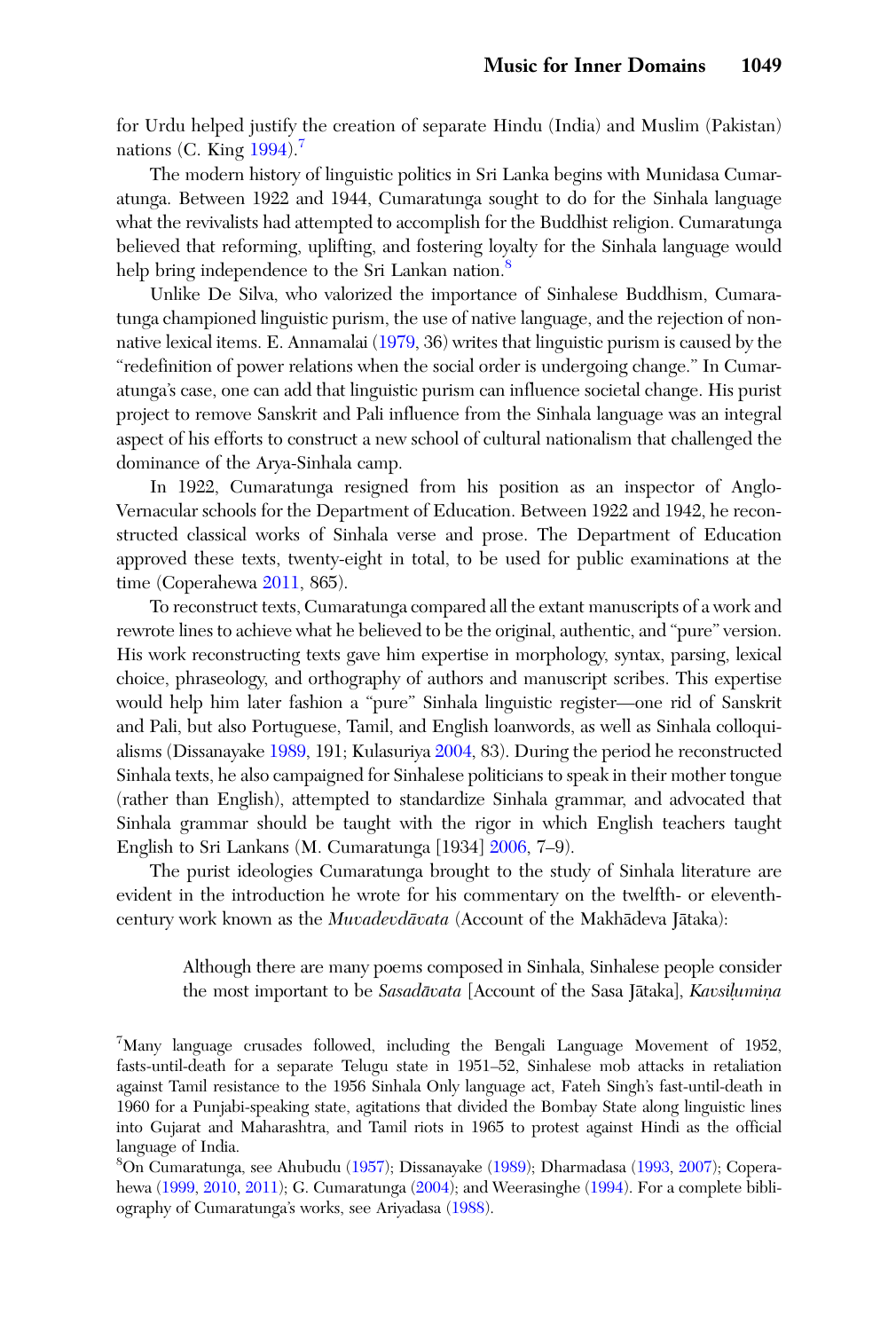## 1050 Garrett M. Field

[Crest-gem of poetry], and *Muvadevdāvata* [Account of the Makhādeva Jātaka]. Sinhalese poets composed these works before the [twelfth-century treatise on Sinhala grammar known as the] Sidatsangarava and therefore did not employ the "five transpositions." Further, these poets did not use rhyme in two or three places in the lines of quatrains… [so] the poetic diction is chaste. Also errors of ignorant scribes have also corrupted these works. Their errors have impeded literary appreciation…. Scholars [like myself] who reconstruct these texts can easily tell which errors are because of a lapse or inadvertence. We have considered it appropriate, in the interest of young scholars, to produce a pure text of this poem as best we can.(M. Cumaratunga [1922] [1991,](#page-15-0) 1)

In this excerpt, Cumaratunga listed three factors that he believed determined whether poetic diction was corrupt. First, it was corrupt if the linguistic register had been subject to the "five transpositions"—five types of diachronic linguistic change (modification in vowels, letters, words, case, and verbal conjugation) described in the twelfthcentury treatise on Sinhala grammar, the Sidatsañgarāva. It was also corrupt if there was an excessive use of *eli väta*, a poetic technique whereby the final syllable in each line of the quatrain ended with a like-phoneme. Finally, it was corrupt if there were "errors resulting from the lapses of ignorant scribes," which referred to linguistic confusions, omissions, and additions, such as confusing similar letters, misinterpretation of contractions, errors in translating words of general resemblance, wrong word combination or punctuation, or substitutions of synonyms (Kulasuriya [1994](#page-15-0), 33).

George Thomas outlines an eight-stage process that language reformers often use to "purify" languages. "Recognition of need" and "identification of targets" are the first two stages (Thomas [1991,](#page-16-0) 84). One can say that Cumaratunga both recognizes the need to purify the language found in various manuscripts of the *Muvadevdavata* and identifies fixable targets to produce a "pure text" of the poem.

One can see later stages in the purification process in an article Cumaratunga authored that sparked a literary debate that came to be known as the Kukavi Vadaya or "The Poetasters Debate." The debate was published in the journal Swadestiya mitraya (The national friend) from June 1925 through December 1927.

Out of the entire corpus of Sinhala poetry, the three works *Muvadevdavata*, Sasadāvata, and Kavsilumina are the flowers at the summit. The soft words in Muvadevdāvata are charming but its author had plundered meanings from the great Sanskrit poets. We do not, therefore, bestow great respect on this work. [On the other hand,] in the Sasadāvata there are several places influenced by Sanskrit verse, yet these instances have only shadows of the Sanskrit words, not the exact copies. Shadows appear but the poetic diction is not corrupt. As it is said: [Sanskrit] "The poet imitates the shadow of another poet's meanings. The poetaster takes the meanings. The thief takes the words." <sup>9</sup> (Cumaratunga 1925, cited in Weerasekera [1938](#page-16-0), i)

<sup>9</sup>The origin of this Sanskrit verse is unknown (Vitharana [2004](#page-16-0), 348 n3).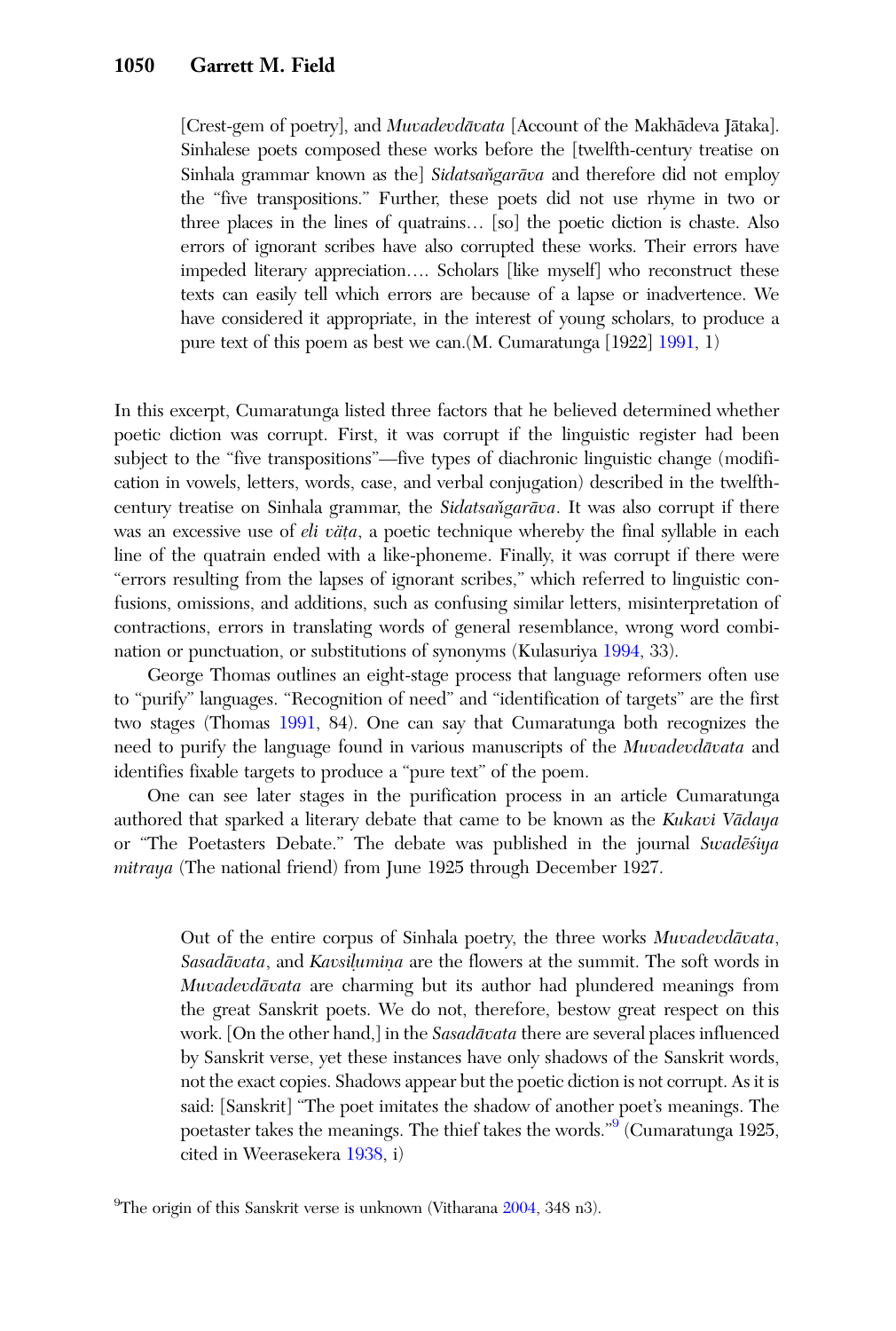Cumaratunga's language ideologies were contrary to the Arya-Sinhala preference for *mista* Sinhala. Cumaratunga believed that a poetic diction heavy in unmodified Sanskrit loanwords "corrupted" pure Sinhala. He praised the three works mentioned in the first excerpt of this section. Yet here he placed the Sasad $\bar{a}v$ ata on a higher literary plane than the *Muvadevdāvata* because the *Sasadāvata* contained many Sanskrit "shadows" or tadbhavas. Tadbhavas are modified Sanskrit cognates that retain a Sinhala flavor. They are different from tatsamas, unmodified Sanskrit loanwords that Cumaratunga believed corrupted Sinhala.

Cumaratunga then alleged that Totagāmuve Śrī Rāhula (1408–91) did not deserve the title of "poet" because his masterwork the Kavyas´ēkhara was heavy in Sanskrit tatsamas:

The scholar who catches thieves with their stolen goods are criticized for having a crooked mouth.... Most Sinhalese scholars consider the Kāvyaśēkhara [Crown] of poetry] more distinguished than other classical poems. This belief is seriously incorrect. According to the Sanskrit phrase above the author of the Kavyase<sup>khara</sup> does not deserve the title of "poet." (Cumaratunga 1925, cited in Weerasekera [1938,](#page-16-0) 1)

Challenging the worth of this text was controversial. The Sinhalese intelligentsia held Srī Rāhula's works in the utmost esteem. They even called him the "God of Six Languages." Prominent Sinhalese intellectuals who contributed to "The Poetasters Debate" responded passionately to defend  $\overline{S}$ rī Rāhula and used Sanskrit, Pali, Sinhala, and English examples of poetry to raise questions about poetic authenticity.

When Cumaratunga wrote in the excerpt above, "The scholar who catches thieves with their stolen goods are criticized for having a crooked mouth," he was referring to himself as the "scholar who catches thieves," and Totagamuve Sri Rahula, author of Kāvyaśēkhara, as the thief. The "stolen goods" are the Sanskrit tatsamas Śrī Rāhula used in Kāvyas´ekhara. Cumaratunga was criticized for having a "crooked mouth" because he idiosyncratically filled his writings with the  $\ddot{a}$ -ka $\ddot{a}$  ray a, the third letter of the Sinhala alphabet, which makes a "crooked" vowel sound like the "a" in "cat" pronounced in an American accent.

Cumaratunga believed that the  $\ddot{a}$ -kā $\dot{a}$  raya was the "purest" indigenous letter in the Sinhala language since it does not exist in practically any other South Asian language. He revered the poet Gurulugomi's twelfth-century Amavatura, a poetic narrative of incidents in the Buddha's life, because Gurulugomi heavily used the  $\ddot{a}$ -ka $\ddot{a}$  raya letter and favored Sanskrit tadbhavas over tatsamas, which gave his poetic diction a distinctive *hela* or "pure" Sinhala flavor (Coperahewa  $2010$ , 71).<sup>10</sup> Cumaratunga and his followers suffixed the  $\ddot{a}$ -ka $\ddot{a}raya$  letter onto nouns to convey the genitive case, verbs for past participles, and prepositions to create emphatic and predication markers (G. Cumaratunga [2004,](#page-15-0) 444–47).

<sup>&</sup>lt;sup>10</sup>For extracts from the Amavatura that illustrate Gurulugomi's use of the  $\ddot{a}$ -karaya letter, see Coperahewa ([2010,](#page-15-0) 72).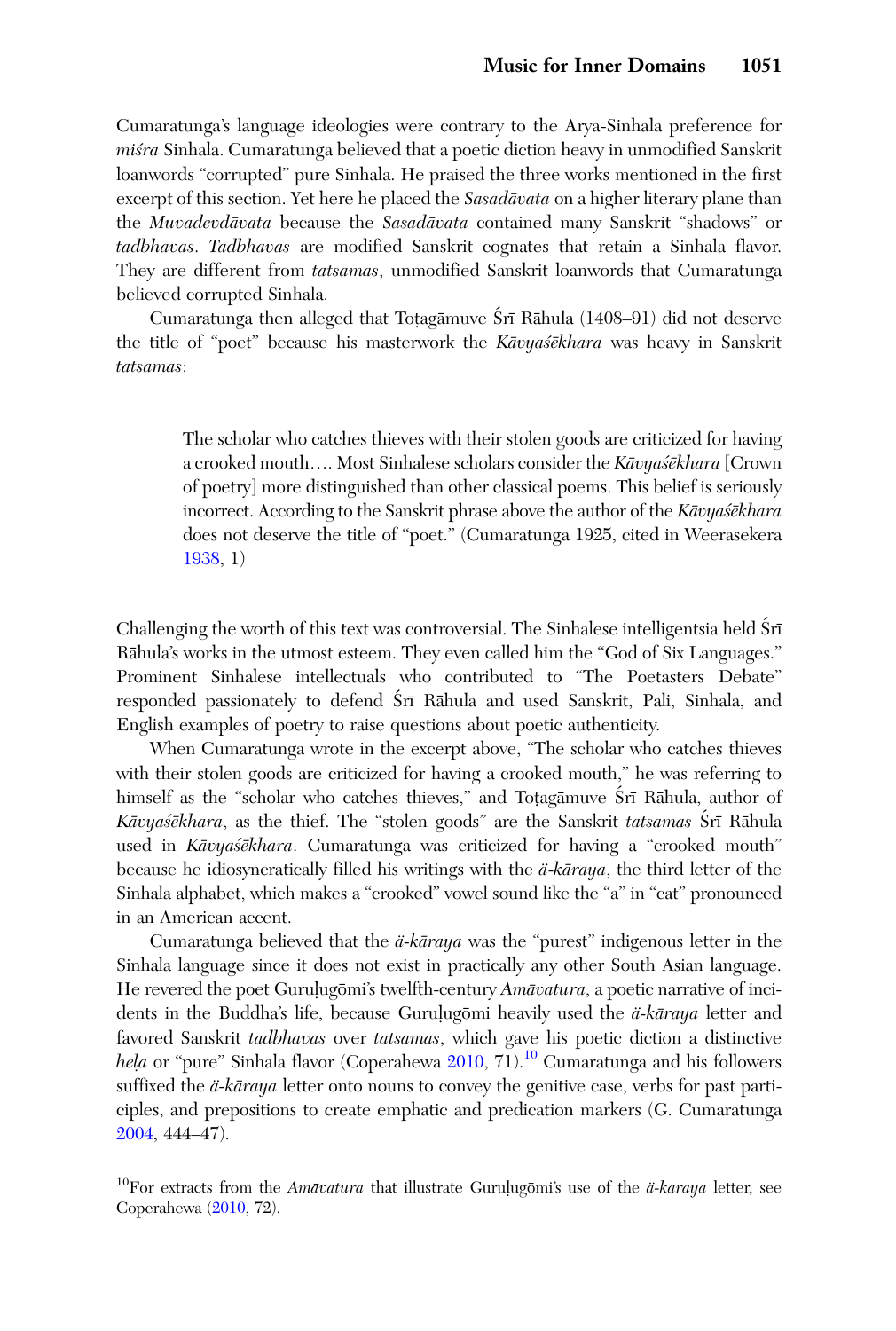## THE HELA HAVULA'S ATTEMPT TO DECONSTRUCT THE TERM ARYA

In 1941, Cumaratunga established the Heḷa Havula (Pure Sinhala Fraternity). It was an organization that aimed to promote the Sinhala language and reform its modern grammar according to the linguistic register found in Sinhala literature created between the twelfth and seventeenth centuries. Cumaratunga and his colleagues in the Hela Havula conceived of an alternative identity to the Arya-Sinhala model. One of Cumaratunga's closest Hela Havula colleagues was the poet Rapiyel Tennakoon.<sup>11</sup> He deconstructed the Arya-Sinhala identity in an article he published in The Helio in 1941 entitled "The Hidden History of the Helese":

What a shame for us Helese, to have a section of our own countrymen who believe that they are the descendents [sic] of a gang of barbarian's robbers [Prince Vijaya and his retinue] from the Lata country! According to the Islandchronicles [such as the *Mahāvamsa*] the leader of this gang of robbers was a grandson of a highway robber who lived in a cave in the great forest region then known as 'lata vanaya' in South Guzarat [sic]…. Their ships, dispersed by the storm, lost their way in the open sea. Some of them, including the one in which the leader of the gang was on board, reached the island of the Helese. The crew, worn out by hunger and thirst, landed on the shore behind the jungle district, well known all over the ancient commercial world by the [ancient] name of [Sri Lanka,] Tommanna. (Tennakoon [1941,](#page-16-0) 77)

Here Tennakoon challenged the heroic portrayals of Prince Vijaya championed by the Arya-Sinhala revivalists. Tennakoon disgraced Vijaya as a leader of a gang of barbarous robbers, rejected the belief that the Sinhalese were descendants of Vijaya, and suggested that the Sinhalese (the "Helese") were already on the island when Vijaya and his retinue arrived. Tennakoon attempted to deconstruct the Arya-Sinhala identity by critically tracing the term "Arya" in scholarly discourse:

According to our modern writers, these Vadakkayas [Harassers] were the first Aryan settlers of the Helese island. I do not know what they mean by the word 'Aryan.' The Buddhist literature says that 'Aryans" are those who had attained to the noble eight-fold path. But we cannot believe that our modern writers mean the same sin-proof holy beings by the recently coined word Aryan.

The scholars who wanted to mention all the groups of the northern band of the fair-skinned human race in the world as a single family used the word Aryan, which is a word coined very recently in a German mint without taking into consideration that the very same name existed in ancient Indian literature to express quite a different meaning. But soon they saw that the word *Aryan* did not give a wider sense than that given by the ancient word 'ariya.' As the scope they wanted to cover by the meaning of the word Aryan grew wider they felt the want of a new word for the purpose. Then the scholars began to use the newly

 $11$ On Rapiyel Tennakoon's poetry and contribution to the Hela Havula, see Field [\(2012](#page-15-0)).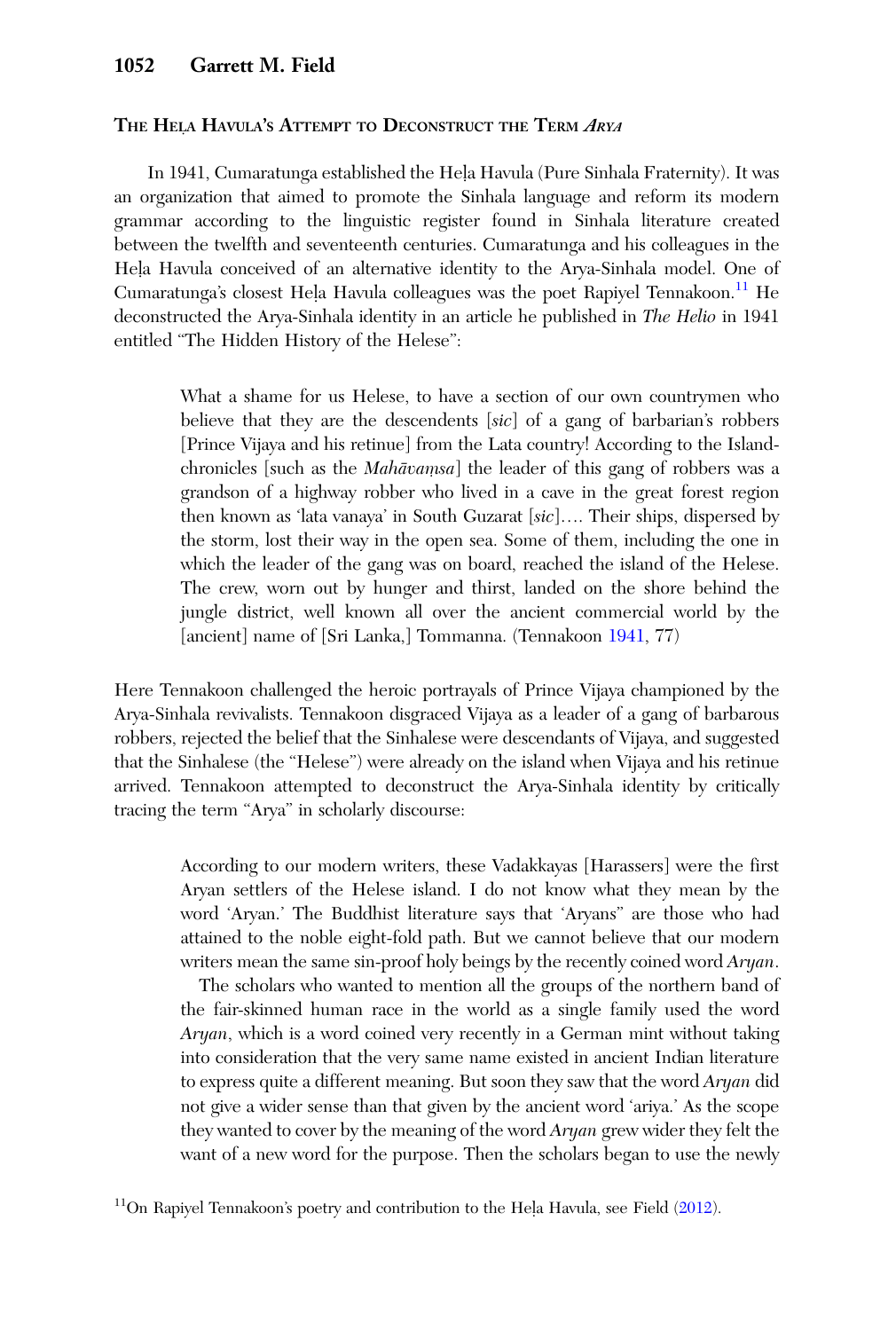coined compound word *Indo-Aryan*. This new treatment made the patient more ill instead of curing him, for ancient "Aryans" were especially Indians. Then the scholars coined another compound word "Indo–Germanic" to give a still wider sense than that given by the former one. But the meaning they wanted to express by that word began to spread beyond its circle. (Tennakoon [1941](#page-16-0), 77–78)

"German mint" most likely referred to Max Müller's popularization of the concept of the "Arya" race. This idea fed into German linguist Wilhelm Geiger's widely praised linguistic studies (1897, 1899) that established the Sinhala language's Indo-Aryan roots. Geiger's linguistic categorization of Indo-Aryan further established the belief that the origins of the Sinhalese were North Indian, a belief shared by the Arya-Sinhala nationalists but fought against by the members of the Hela Havula.

## CUMARATUNGA'S HELA MIYÄSIYA

In 1942, Cumaratunga published Hela mīyäsiya (Sinhala music). He intended to publish three additional volumes that treated rhythm and Sinhalese percussion instruments, but passed away in 1944 at the age of fifty-three. Hela  $m\bar{u}$  yas a violin selfstudy manual, as well as a treatise that created theoretical foundations for a national system of music based on the singing of Sinhala poetry, and a collection of patriotic lyrics Cumaratunga wrote in purist Sinhala.

Thomas ([1991,](#page-16-0) 149) delineates two types of linguistic purism. "Offensive purism" attempts to force a radical departure from traditional usage. "Defensive purism" strives to stop the use of undesirable development. Cumaratunga's post-1939 diction, which commenced with his publication of the *Subasa* (Good language) journal and was in full form in  $Hela$  mīyäsiya, was of the "offensive" type. It radically departed from common usage in the way it removed unmodified Sanskrit, Pali, English, Tamil, and Portuguese loanwords; employed the ä-kāraya; and introduced idiosyncratic purist replacements.

Thomas ([1991,](#page-16-0) 93) defines "replacement" as the provision of an acceptable alternative to undesirable linguistic elements. Replacement is the sixth stage in Thomas's language purification process. The word " $m\bar{u}y\ddot{a}siya$ " found in the book title is one such replacement. Cumaratunga coined the term as an alternative for  $sang\bar{t}ta$ , the Sanskrit word for "music." Mi- means sweet or pleasant and -äsiya denotes something heard, thus  $m\bar{u}y\bar{a}siya$  literally means "sweet sound" (Aravinda [2004](#page-14-0), 420; M. Cumaratunga  $[1942]$  [1999](#page-15-0), 5).

In his introduction to *Hela mujasiya*, Cumaratunga ridiculed the Sinhalese composers who studied classical music in North India and thought little of Sinhala music traditions:

When you mention "Hela music," a large group gathers around. These are the people who have studied singing and instrumental music in North India. They scoff, "What vocal music do the Sinhalese have? What instrumental music? Sinhalese singing is like the lament we hear at funerals. What is Sinhalese instrumental music except the unpleasant thunderous sound of the bera drum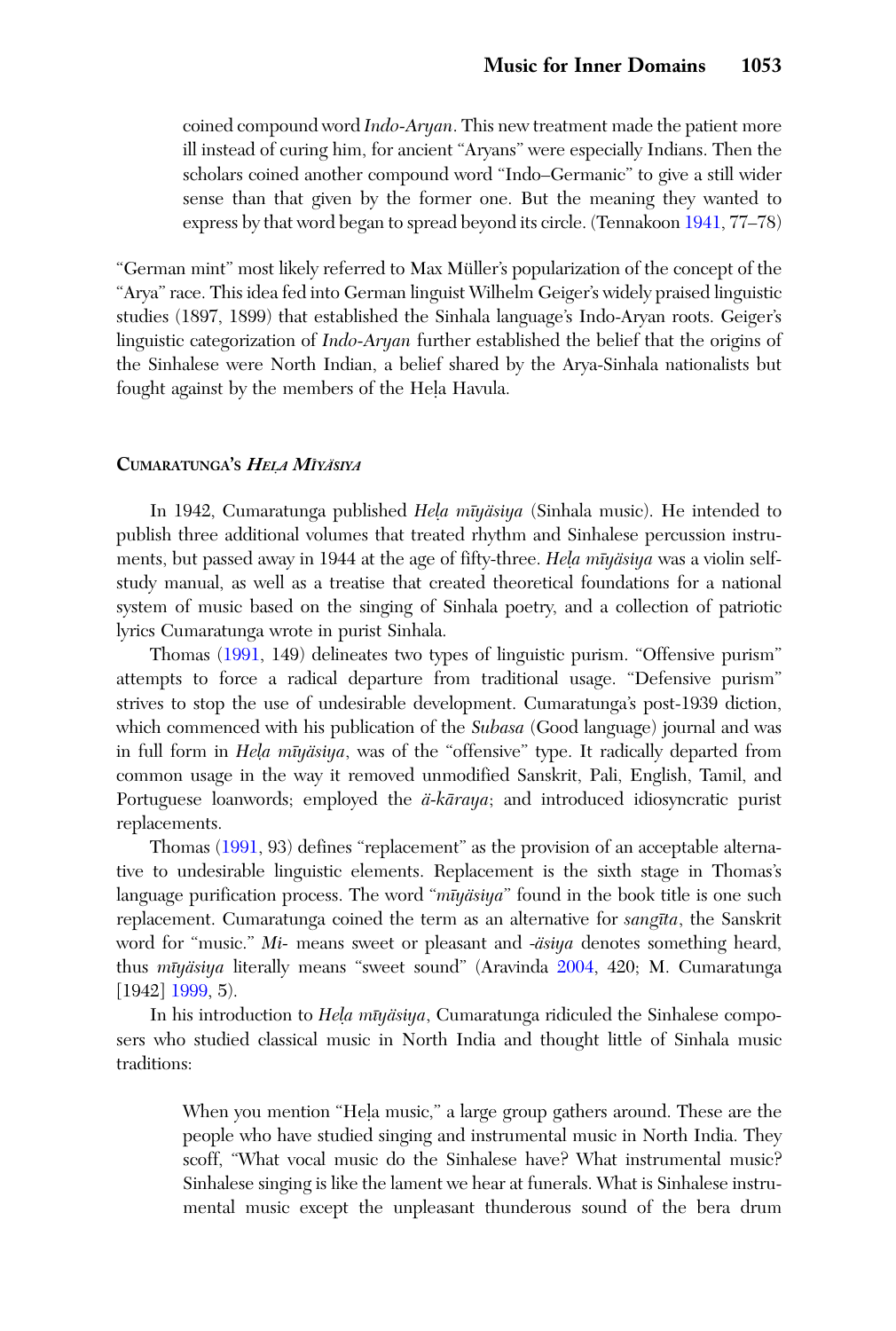## 1054 Garrett M. Field

[the traditional Sinhalese double-headed drum] that should be removed from the temple on Poya [the Buddhist holidays that occur on a full moon day] and even from hell itself!" (M. Cumaratunga [1942] [1999,](#page-15-0) 5)

Cumaratunga also criticized composers who imitated the style of the first Asian Nobel laureate, Rabindranath Tagore: "Another shameful thing they do is to compose songs in the style of people like Rabindranath Tagore. What do our composers do? They listen to this type of song and imitate its meter and words and then trick all the foolish people who swoon" (8).

Because Cumaratunga desired to free Sri Lanka from Indian cultural influence, he bestowed new Sinhala-language names onto the standard Indian terms for musical notes  $(sa, re, ga, ma, pa, da, ni)$ . He designated the seven natural notes as si, ri, gi, mi, pi, di, ni; the sharp fourth as mu; and used his favorite letter the  $\ddot{a}$ -ka $\ddot{a}$  ray to name the flat second, third, sixth, and seventh as rä, gä, dä, and nä (M. Cumaratunga [1942] [1999](#page-15-0), 9).

Cumaratunga's critique of Sinhalese composers who believed in the superiority of North Indian music was connected to his attempt to reinterpret the *Mahāvamsa*, which claimed that the Sinhalese were originally from North India. As stated above, according to the chronicle, the Sinhalese had descended from the North Indian Prince Vijaya in the fifth century BCE. Cumaratunga argued that the real roots of the Sinhalese were with the "Helas," the indigenous islanders whom Vijaya conquered. Yet Cumaratunga also looked to the *Mahāvamsa* chronicle for evidence of an ancient Sinhalese musical tradition untouched by India. He wrote this in the introduction to  $Hela m\bar{u}y\bar{a}siya$ :

After covering the Hela girl traitor named Kuveni with a cloth, Vijaya, the leader of the thieves, crept closer to the Hela abode. What were the Helas doing? They were pleasing their minds with singing, playing, and dancing. One would think Vijaya's heart softened from hearing such sweetness. But the Helas danced, sang, and played instruments not knowing that Vijaya would soon murder them. (6)

Cumaratunga here referred to an episode narrated in the *Mahāvamsa*: Prince Vijaya could conquer the indigenous islanders because Kuveni the Hela queen betrayed her own kin, the "Heḷas." After spending a night with Kuveni, Vijaya heard sounds of music and singing that were foreign to him. He asked, "What does this noise mean?" Kuveni replied that the music was for a seven-day Hela wedding festival taking place in the city Sirisavatthu (Geiger [1912] [2003,](#page-15-0) 57). Vijaya and his retinue then went to Sirisavatthu, vanquished the Helas, and began to rule ancient Lanka. Cumaratunga believed that this very story in the *Mahāvamsa* gave evidence of an indigenous Sinhalese musical tradition.

Many of Cumaratunga's lyrics contained Heḷa Havula ideology. For example, this song lyric championed Cumaratunga's "triple gem" slogan that valorized the Sinhala language, nation, and country:

For any nation, except my nation, the Hela nation For any land, except my land, the Hela land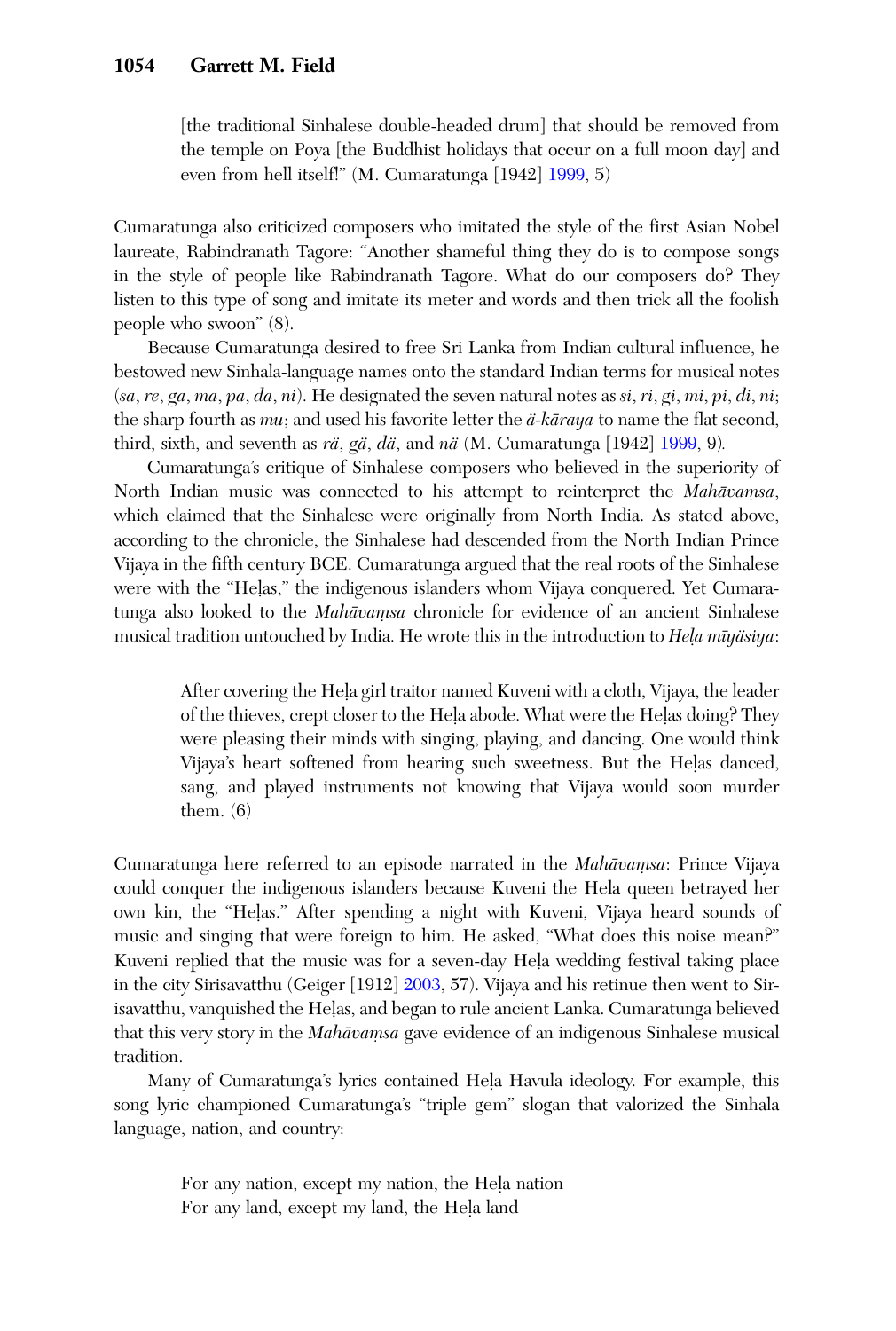For any language, except my language, the Hela language I will never bow my head (M. Cumaratunga [1942] [1999,](#page-15-0) 63)

In the early twentieth century, the motto of Arya-Sinhala nationalism had been "country, nation, and religion." Cumaratunga replaced religion with language. Sandagomi Coperahewa ([2011,](#page-15-0) 883) writes that this replacement "reflects the growing importance of the language factor in Sinhala nationalism and politics in the late 1930s." Indeed, between 1932 and 1942 Sinhalese politicians presented resolutions to the State Council to use Sinhala and Tamil, rather than English, in debates of the council and in the administration of justice.

#### CONCLUSION: PARALLELS IN SOUTH INDIA

Both De Silva and Cumaratunga created vernacular works in the sense that De Silva's musicals and Cumaratunga's musicological treatise were to be consumed locally. Largely due to Sri Lanka's proximity to the Indian subcontinent, however, the conditions of possibility for these musicals and musicological treatise existed beyond the national border and within a larger South Asian cultural realm deeply affected by the Parsi theater dramatic form and the surge of linguistic nationalist movements.

Although Cumaratunga had no contact with the reformers of music and language in Tamil Nadu, his interpretation of Sinhalese origins, ideologies of linguistic purism, and musicological treatise paralleled the contemporaneous language and music movements in Tamil Nadu. Cumaratunga's conviction that the Sinhalese were not descendants of North Indians but originally indigenous islanders of Lanka inspired him to rename the Indian musical tones with Sinhala note names. Similarly, a pioneer of the Tamil music movement, Abraham Pandithar (1859–1919), created a body of exclusively Tamil music theory. Pandithar's music theory was based on his belief in the existence of the lost continent of Lemuria, wherefrom all Tamil speakers were said to have originated (Weidman [2006,](#page-16-0) 169).

Further, both Cumaratunga and the founder of the Tamil purist movement, Maraimalai Adigal (1876–1950), rejected their respective ethnic groups' putative Aryan roots. They based this refutation on what they believed to be the inherent uniqueness of the Tamil and Sinhala languages and each language's autonomy from Sanskrit. Both Cumaratunga and Adigal were not of high caste. One may infer that their positions as rural elites and to some degree "subalterns" in relation to the high castes affected their outlook in some way. Cumaratunga, however, did not publicly seek to empower the lower castes as Adigal did in his "Non-Brahmin Manifesto" (Kailasapathy [1979\)](#page-15-0).

Despite these commonalities between music and language reform in Sri Lanka and Tamil Nadu, the Sinhalese and Sri Lankan-Tamils became increasingly polarized within Sri Lanka in the 1940s. Tamil culture had deeply influenced early twentieth-century Sinhala gramophone music, nineteenth-century Sinhala drama  $(n\bar{a}dagam)$ , and eighteenth-century Sinhala court song (*vannama*). Yet exclusory language policies in Sri Lanka in the 1940s created a conspicuous lack of cultural dialogue between the Sinhalese and the Tamils in Sri Lanka and India. In 1943, a year before Cumaratunga passed away, Sinhalese politicians enacted the first resolution to make Sinhala the only official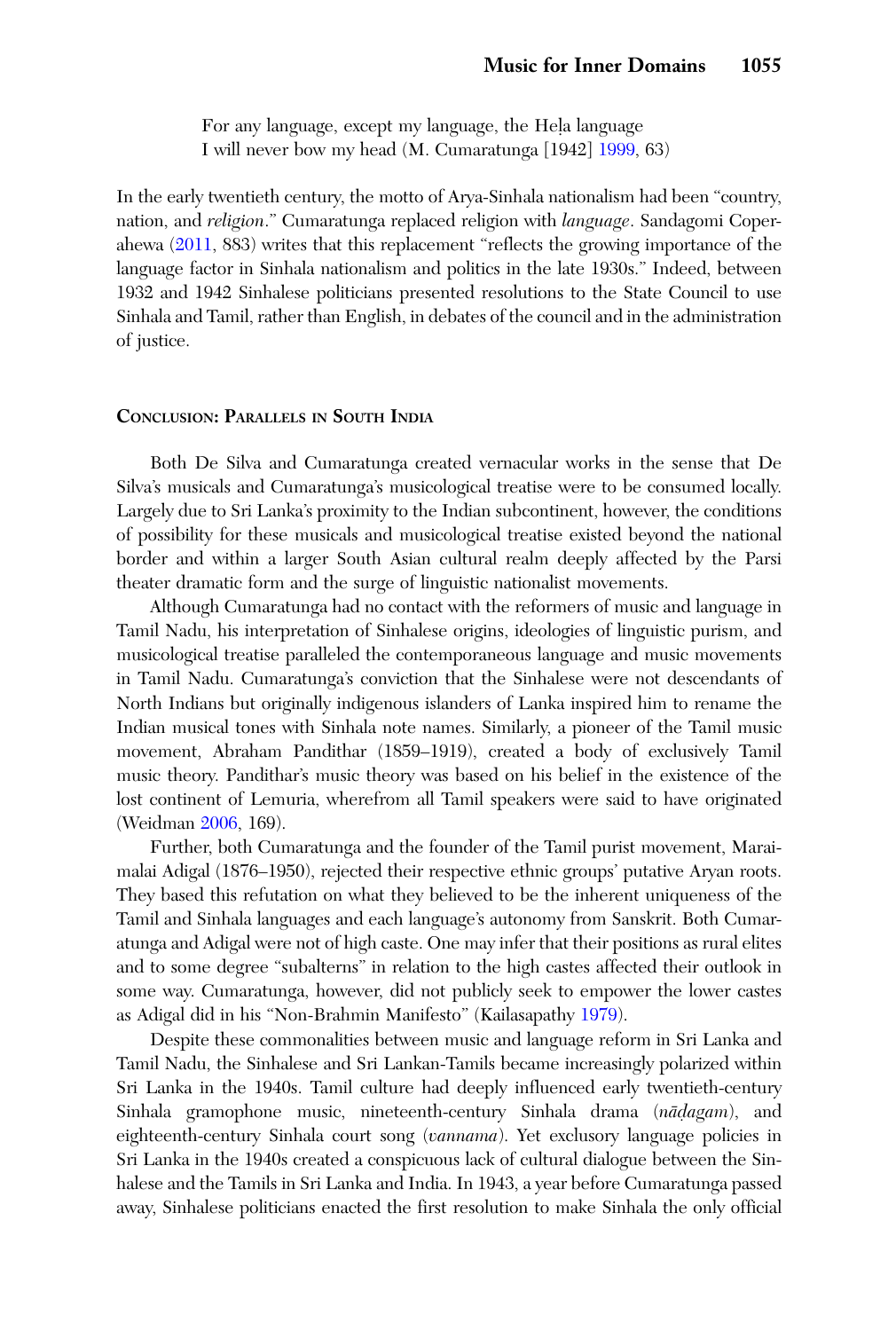<span id="page-14-0"></span>language of the state. This resolution excluded Tamil. One may ask whether Cumaratunga's purist ideologies or lyrics that extolled the beauty of the Sinhala language in Hela  $m\bar{u}y\bar{a}s\bar{i}y\bar{a}$  tacitly advocated for language politics that gave preference to the majority.

From a wider vantage point, one might consider Cumaratunga's language loyalty as a Sri Lankan case of the large-scale shift in South Asia from language-as-medium to language-as-marker of ethnic identity. Sumathi Ramaswamy [\(1997](#page-16-0)) and Lisa Mitchell ([2009\)](#page-16-0) detail the way the Tamil and Telugu languages of South India came to constitute a defining characteristic of Tamil and Telugu individuals in the twentieth century. Like the Tamil and Telugu language reformers whose campaigns contributed to this shift, Cumaratunga created a unique inner domain of Sinhalese ethnic identity with the Sinhala language at its heart.

#### Acknowledgments

The research for this article was made possible by a Fulbright-Hays award and two language grants from the American Institute for Sri Lankan Studies. The author would like to thank the anonymous reviewers who provided invaluable feedback that critically improved the quality of this article.

### List of References

- AHUBUDU, ARISEN. 1957. Cumāratungu äsura [Keeping company with Cumaratunga]. Colombo: M. D. Gunasena and Company.
- ANNAMALAI, E. 1979. "Movement for Linguistic Purism: The Case of Tamil." In Language Movements in India, ed. E. Annamalai, 35–59. Mysore: Central Institute of Indian Languages.
- ARANGALA, RATNASIRI. 2004. Nūtana Sinhala sāhityaye prabhavaya: 18–19 siyavashi sāhityika pravanatā pilibanda adhyayanayak [The origins of modern Sinhala literature: A study detailing literary tendencies between the eighteenth and nineteenth centuries]. Colombo: S. Godage & Brothers.
- ARAVINDA, JAYANTA. 2004. "Cumāratunga Munidāsa hā Sinhala sangītaya" [Munidasa Cumaratunga and Sinhala music]. In Suvahas naya manäsi isivarayāņō: Cumārarunga Munidāsa [Munidasa Cumaratunga, the great sage], ed. Gevindu Cumaratunga, 419–28. Boralasgamuva: Visidunu Prakashakayo.
- ARIYADASA, H., ed. 1988. Cumāratunga Munidāsa grantha hā lēkhana nāmāvaliya [Bibliography of the books and writings of Munidasa Cumaratunga]. Maharagama: Jatika Adhyapana Ayatanaya.
- ARIYARATNE, SUNIL. 1983. "Hindusthāni gīta anukaraṇaya saha Sinhala gītaya" [Sinhala song and imitation of music from North India]. Sanskruta 17(1/2):56–59.
	- —, ed. 1992a. J*ōn Da Silvā Nurti nātya ekatuva: Prathama bhāgayai* [Collection of John De Silva's Nurthi dramas: Volume I]. Colombo: S. Godage & Brothers.
	- —, ed. 1992b. Jōn Da Silvā Nurti nātya ekatuva: Dvitiya bhāgayai [Collection of John De Silva's Nurthi dramas: Volume II]. Colombo: S. Godage & Brothers.
- BLACKBURN, ANNE M. 2010. Locations of Buddhism: Colonialism and Modernity in Sri Lanka. Chicago: University of Chicago Press.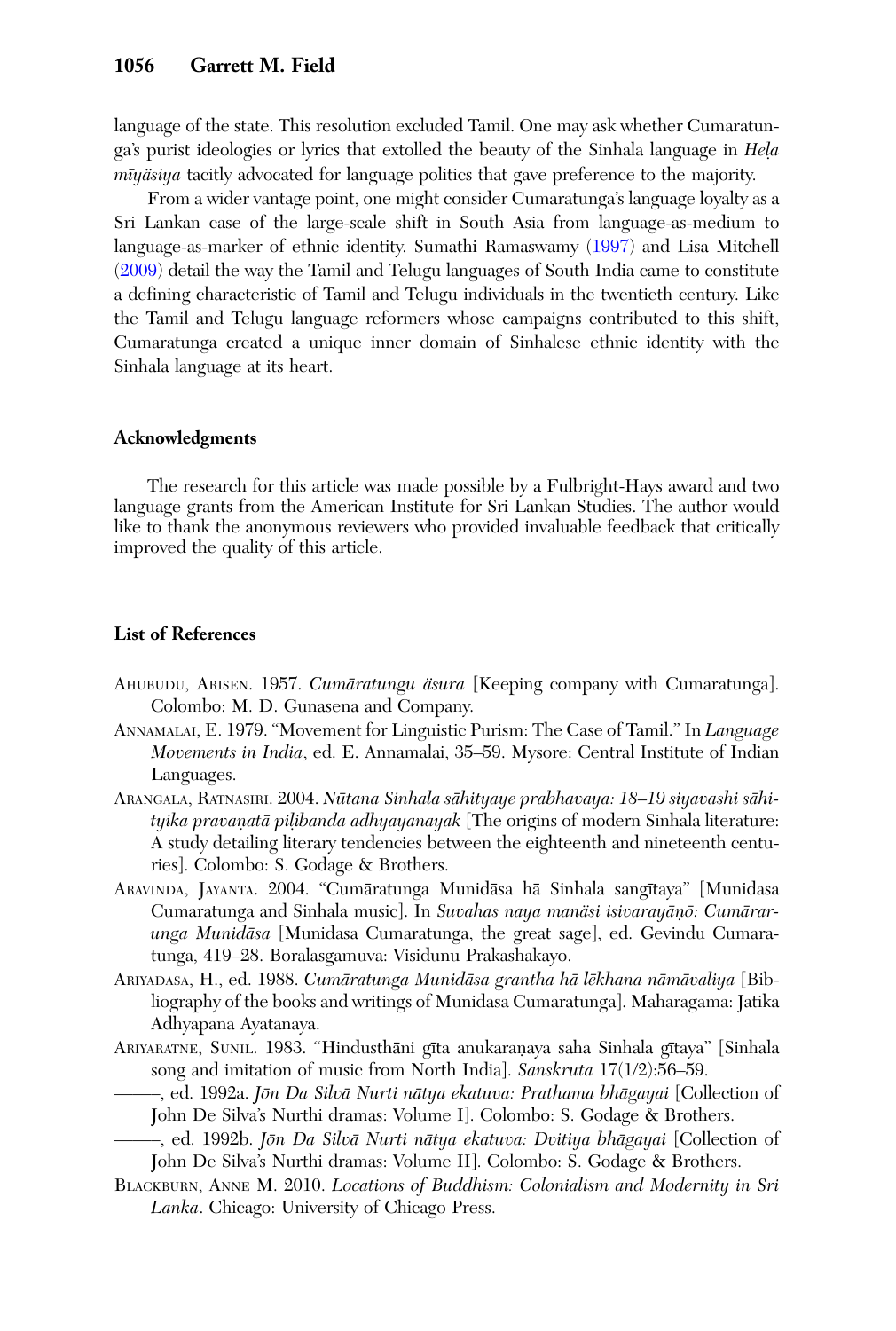- <span id="page-15-0"></span>BOND, GEORGE. 1988. The Buddhist Revival in Sri Lanka: Religious Tradition, Reinterpretation, and Response. Columbia: University of South Carolina Press.
- CHATTERJEE, PARTHA. 1993. The Nation and Its Fragments: Colonial and Postcolonial Histories. Princeton, N.J.: Princeton University Press.
- COPERAHEWA, SANDAGOMI. 1999. Bhāshānurāgayē dēśapālanaya [The politics of language loyalty]. Colombo: S. Godage & Brothers.
	- —. 2010. Visi vana siyavasē Sinhala bhāṣā vyavahāraya: Samājavāgvidyātmaka adhyayanakak [Sinhala language usage in the twentieth century: A sociolinguistic study]. Colombo: S. Godage & Brothers.
- ——. 2011. "Purifying the Sinhala Language: The Hela Movement of Munidasa Cumaratunga (1930s–1940s)." Modern Asian Studies 46(4):857–91.
- CUMARATUNGA, GEVINDU, ed. 2004. Suvahas naya manäsi isivarayānō: Cumāratunga Munidāsa [Munidasa Cumaratunga, the great sage]. Boralasgamuva: Visidunu Prakashakayo.
- CUMARATUNGA, MUNIDASA. [1922] 1991. Muvadev dā vivaraņaya [Commentary on the Muvadevdāvata]. Colombo: S. Godage & Brothers.
- ——. [1934] 2006. Lak Mini Pahan katu väki [Lak Mini Pahan editorials]. Boralasgamuva: Visidunu Prakashakayo.
- —. [1942] 1999. Hela mīyäsiya [Sinhala music]. Colombo: S. Godage & Brothers.
- DHARMADASA, K. N. O. 1993. Language, Religion and Ethnic Assertiveness: The Making of Sinhalese Nationalism in Sri Lanka. Ann Arbor: University of Michigan Press.
- —. 2007. Jātyanurāgaya: Samāja s´āstriya vimars´anayak [Nationalism: A sociological study]. Boralasgamuva: Visidunu Prakashakayo.
- DISSANAYAKE, WIMAL. 1989. "Purism, Language, and Creativity: The Sri Lankan Experience." In The Politics of Language Purism, eds. Björn H. Jernudd and Michael J. Shapiro, 185–96. Berlin: Mouton de Gruyter.
	- ——. 2009. Sinhala Novel and the Public Sphere. Boralasgamuva: Visidunu Prakashakayo.
- FIELD, GARRETT M. 2012. "Commonalities of Creative Resistance: Regional Nationalism in Rapiyel Tennakoon's Bat Language and Sunil Santha's Song for the Mother Tongue." Sri Lanka Journal of the Humanities 38(1/2):1–24.
- GEIGER, WILHELM. [1912] 2003. The Mahāvamsa or The Great Chronicle of Ceylon. New Delhi: Asian Educational Services.
- GOMBRICH, RICHARD, and GANANATH OBEYESEKERE. 1988. Buddhism Transformed: Religious Change in Sri Lanka. Princeton, N.J.: Princeton University Press.
- GUNASEKARA, ABRAHAM MENDIS. [1891] 1962. A Comprehensive Grammar of the Sinhalese Language. Colombo: Sri Lanka Sahitya Mandalaya.
- HANSEN, KATHRYN. 1991. Grounds for Play: The Nautanki Theater of North India. Berkeley: University of California Press.
- KAILASAPATHY, K. 1979. "The Tamil Purist Movement: A Re-evaluation." Social Scientist  $7(10):23-51.$
- KING, CHRISTOPHER R. 1994. One Language, Two Scripts: The Hindi Movement in the Nineteenth Century North India. Bombay: Oxford University Press.
- KING, ROBERT. 2008. "Language Politics and Conflicts in South Asia." In Language in South Asia, eds. Braj B. Kachru, Yamuna Kachru, and S. N. Sridhar, 311–24. Cambridge: Cambridge University Press.
- KULASURIYA, ANANDA S. 1994. "Cumaratunga's Editions and Commentaries to Sinhalese Classics." In Munidasa Cumaratunga Expository Volume 1, ed. S. G. M. Weerasinghe, 23–36. Maharagama: National Institute of Education.